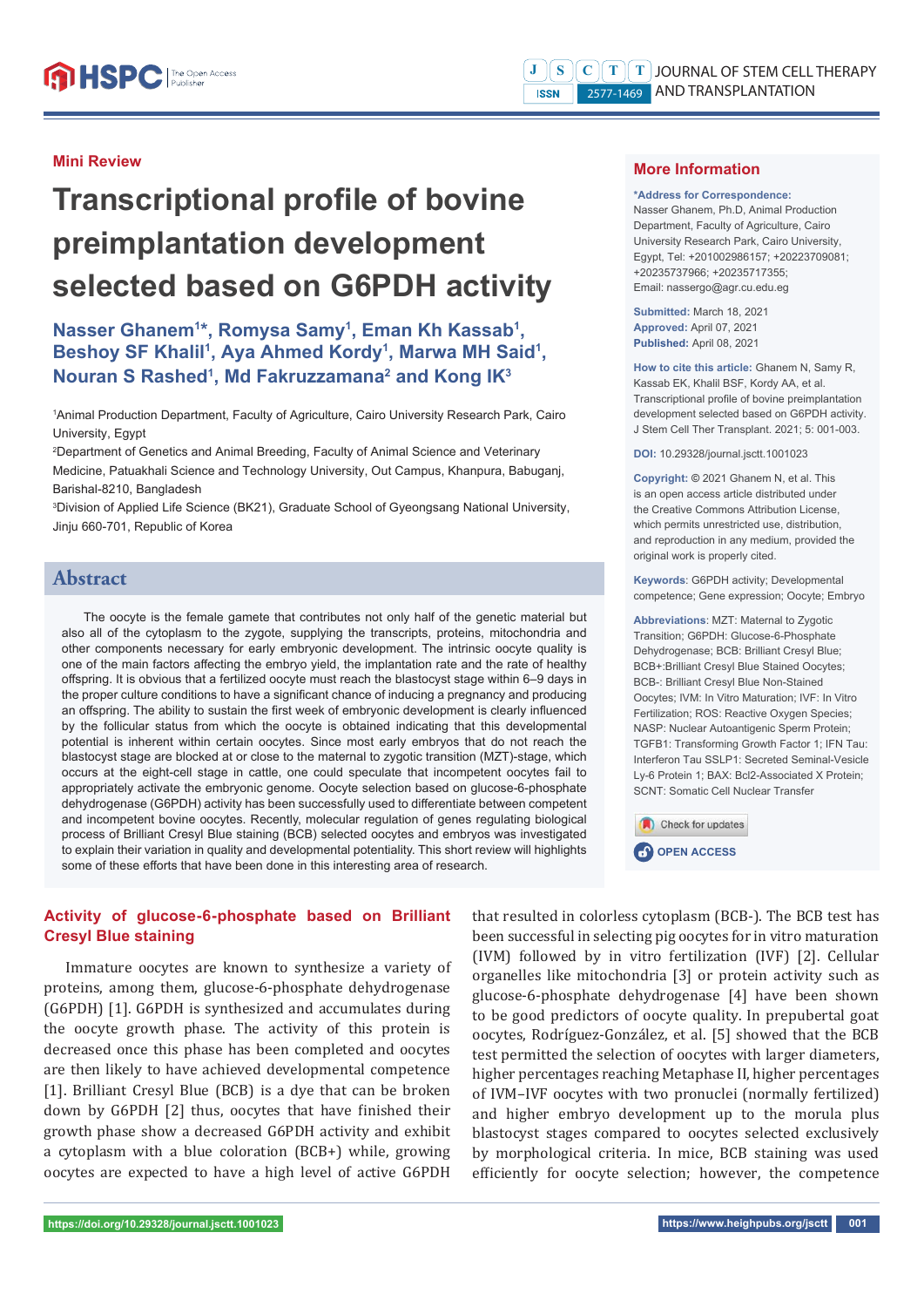

of the BCB+ oocytes may vary with oocyte diameter, animal sexual maturity and gonadotropin stimulation (Wu et al. 2007). Wongsrikeao, et al. [6] have shown that the selection of oocytes using the single BCB test improved the rates of nuclear maturation, monospermic fertilization of porcine oocytes, and subsequent embryonic development after IVF, as well as enhancement of embryo quality (increasing the total number of cells per blastocyst). Ahmed, et al. [7] indicated that there was no variation on preimplantation development of buffalo oocytes selected based on BCB staining. Moreover, bovine BCB+ oocytes had a higher rate of blastocyst formation after somatic cell nuclear transfer (SCNT) than their BCBcounterpart's oocytes [8]. Recently, porcine BCB+ oocytes had a higher rate of cumulus expansion accompanied with increased Sonic hedgehog signaling (SHH) and reduced apoptosis incidence during in vitro maturation [9]. The data presented support the idea that BCB+ oocytes have a proper cytoplasmic and molecular microenvironment that support in vitro maturation and subsequent preimplantation embryo development of different mammalian species

### **Gene regulating preimplantation development of BCB selected oocytes and embryos**

Torner, et al. (2008) have detected several genes reglating cell cycle expressed highly in BCB+ than BCB- oocytes. Among these genes, NASP that was first detected as a nuclear protein in testis of rabbit [10,11] which increased the transcription profile in good quality bovine oocytes, that have increased preimplantation development [12]. Ghanem, et al. [13] have demonstrated that low developmentally competent BCBoocytes showed negative molecular response to increased oxygen tension by decreasing the transcript abundance of gene (CPT2) involved in mitochondrial metabolic activity. This could be due to action that low quality BCB- oocytes try to alleviate oxidative stress induced by reactive oxygen species (ROS) under high oxygen tension that was combined with reduced the profile of MAPK14 gene that orchestrate meiotic nuclear progression.

Indeed, bovine blastocyst embryos derived from BCB+ selected oocytes contained more organelles like mitochondria compared with BCB− embryos [14]. However, the intercellular cytoplasmic lipid are similar in BCB- and BCB+ embryos. From molecular point of view, the transcriptional profile of genes regulating successful pregnancy establishment such as transforming growth factor 1 (TGFB1), Interferon tau (IFN tau), secreted seminal-vesicle Ly-6 protein 1 (SSLP1) gene expression was increased in BCB+ blastocysts than BCB− counterparts. On the other hand, apoptotic index and expression profile of gene regulating apoptosis namely Bcl2associated X protein (BAX) was increased its expression in BCB− compared with BCB+ embryos [14]. Additionally, relative transcript abundance of anti-apoptotic microRNA-21 and nuclear reprogramming related genes (SOX2 and CDX2) was increased in the BCB+ compared to BCB− bovine blastocysts, while the profile *Bax* was decreased in BCB+ embryos [8].

These data provided above indicated that BCB+ oocytes potentially have a higher ability to develop to embryos after either in vitro fertilyation or nuclear somatic cell, and that BCB staining can be used to select developmentally competent oocytes for nuclear transfer.

# **Conclusion**

Selection of oocytes based on the activity of G6PDH protein has showed some beneficial effect on embryo development and the quality of produced embryos. The variation on embryo development was referred to both changes on the molecular regulation of genes regulating developmental process of oocytes like cell cycle and mitochondrial activity and genes involved in nuclear reprogramming capacity and pregnancy establishment in BCB derived embryos.

## **References**

- 1. Wassarman M. The mammalian ovum. In: Knobil E, Neil D, editors. The physiology of reproduction, New York, USA: Raven Press. 1988; 1: 69–102.
- 2. Ericsson SA, Boice ML, Funahashi H, Day BN. Assessment of porcine oocytes using brilliant cresyl blue. Theriogenology1993; 39: 214.
- 3. El-Shourbagy SH, Spikings EC, Freitas M, St John JC. Mitochondria directly influence fertilisation outcome in the pig. Reproduction. 2006; 131: 233-245. **PubMed:** https://pubmed.ncbi.nlm.nih.gov/16452717/
- 4. Alm H, Torner H, Loehrke B, Viergutz T, Ghoneim IM, et al. Bovine blastocyst development rate in vitro is influenced by selection of oocytes by brilliant cresyl blue staining before IVM as indicator for glucose-6-phosphate dehydrogenase activity. Theriogenology. 2005; 63: 2194–2205.

**PubMed:** https://pubmed.ncbi.nlm.nih.gov/15826683/

- 5. Rodriguez-Gonzalez E, Lopez-Bejar M, Izquierdo D, Paramio MT. Developmental competence of prepubertal goat oocytes selected with brilliant cresyl blue and matured with cysteamine supplementation. Reprod Nutr Dev. 2003; 43: 179–187. **PubMed:** https://pubmed.ncbi.nlm.nih.gov/12956317/
- 6. Wongsrikeao P, Otoi T, Yamasaki H, Agung B, Taniguchi M, et al. Effects of single and double exposure to brilliant cresyl blue on the selection of porcine oocytes for in vitro production of embryos. Theriogenology. 2006; 66: 366–372.
- 7. Ahmed DAR, Ghanem N, Dessouki SM, Faheem MS, Gad AY, et al. Developmental Competence of Buffalo Oocytes Cultured Under Different Oxygen Tensions after Selection with Brilliant Cresyl Blue. World Vet J. 2020; 10: 246-253.
- 8. Sun J, Wang Y, Li R, Peng H, Hua S, et al. Oocytes Selected Using BCB Staining Enhance Nuclear Reprogramming and the In Vivo Development of SCNT Embryos in Cattle. PLoS One. 2012; 7: e36181. **PubMed:** https://pubmed.ncbi.nlm.nih.gov/22558373/
- 9. Lee S, Kang HG, Jeong PS, Nanjidsuren T, Song BS, et al. Effect of oocyte quality assessed by Brilliant Cresyl Blue (BCB) staining on cumulus cell expansion and Sonic Hedgehog Signaling in porcine during in vitro maturation. Int J Mol Sci. 2020; 21: 4423. **PubMed:** https://pubmed.ncbi.nlm.nih.gov/32580308/
- 10. Welch JE, O'Rand MG. Characterization of a sperm-specific nuclear autoantigenic protein. II. Expression and localization in the testis. Biol Reprod. 1990; 43: 569–578. **PubMed:** https://pubmed.ncbi.nlm.nih.gov/2289011/
- 11. Welch JE, Zimmerman LJ, Joseph DR, O'Rand MG. Characterization of a sperm-specific nuclear autoantigenic protein. I. Complete sequence